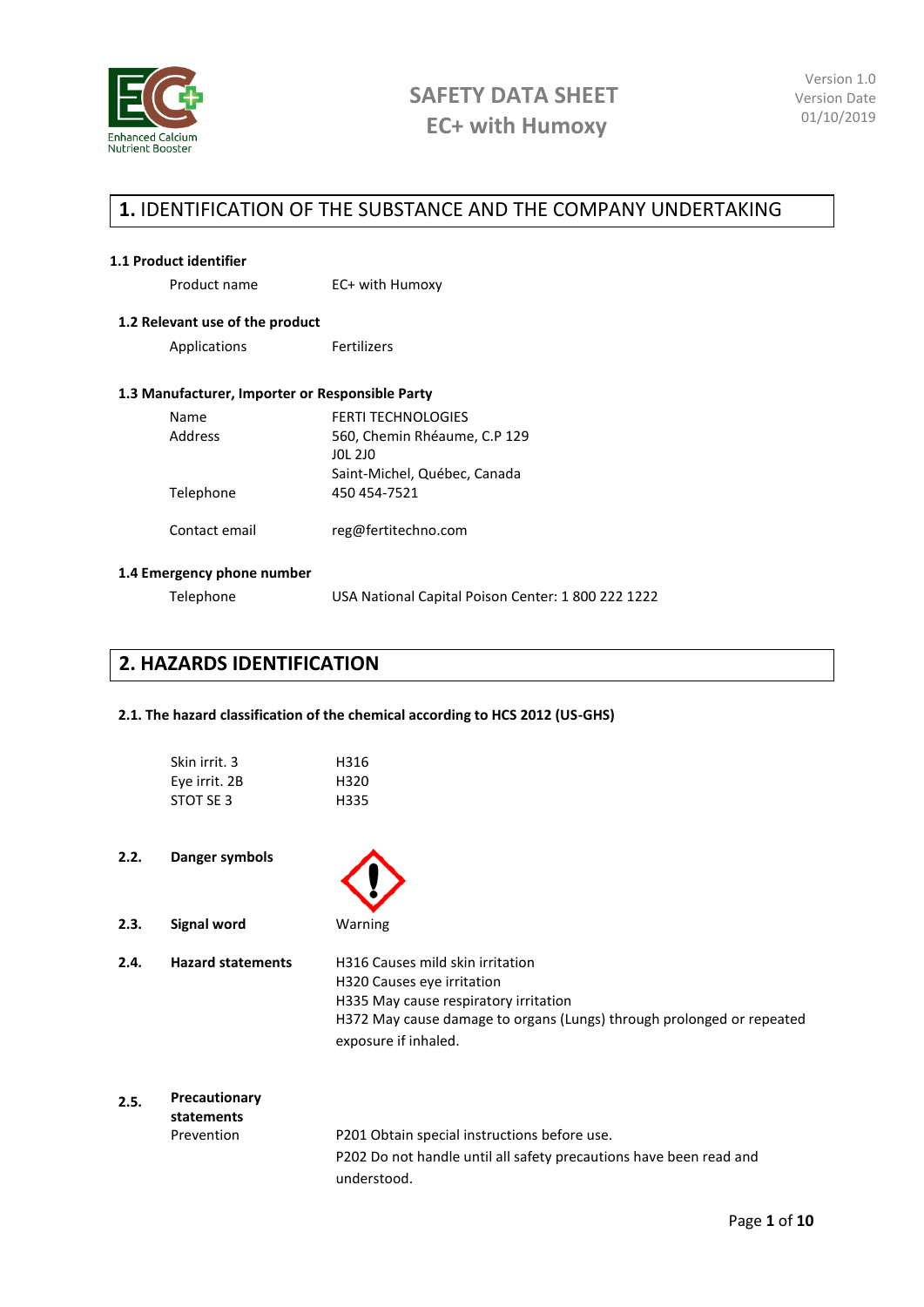| <b>Enhanced Calcium</b><br><b>Nutrient Booster</b> |
|----------------------------------------------------|
|                                                    |

| 2.6. | Description of any<br>hazards not otherwise<br>classified | Not applicable.                                                                                                                                                                                                                                                                                                                                                                                                                                                                                                                                                                                                                                                                                                                                                                                                   |
|------|-----------------------------------------------------------|-------------------------------------------------------------------------------------------------------------------------------------------------------------------------------------------------------------------------------------------------------------------------------------------------------------------------------------------------------------------------------------------------------------------------------------------------------------------------------------------------------------------------------------------------------------------------------------------------------------------------------------------------------------------------------------------------------------------------------------------------------------------------------------------------------------------|
|      | Disposal                                                  | P501 Dispose of contents/container according to local regulations.                                                                                                                                                                                                                                                                                                                                                                                                                                                                                                                                                                                                                                                                                                                                                |
|      | Response<br>Storage                                       | P264 Wash hands thoroughly after handling.<br>P270 Do not eat, drink or smoke when using this product.<br>P271 Use only outdoors or in a well-ventilated area.<br>P280 Wear protective gloves/protective clothing/eye protection/face<br>protection.<br>P304+P340 IF INHALED: Remove person to fresh air and keep comfortable<br>for breathing.<br>P305+P351+P338 IF IN EYES: Rinse cautiously with water for several minutes.<br>Remove contact lenses, if present and easy to do. Continue rinsing.<br>P301+P312 IF SWALLOWED: Call a POISON CENTER/doctor if you feel unwell.<br>P330 Rinse mouth.<br>P302+P352 IF ON SKIN: Wash with plenty of water.<br>P362+P364 Take off contaminated clothing and wash it before reuse.<br>P314 Get medical advice/attention if you feel unwell.<br>P405 Store locked up. |
|      |                                                           | P260 Do not breathe dust.                                                                                                                                                                                                                                                                                                                                                                                                                                                                                                                                                                                                                                                                                                                                                                                         |

**2.7. % ingredient(s) with unknown acute toxicity** Not applicable.

# **3. COMPOSITION/INFORMATION ON INGREDIENTS**

| <b>Chemical name</b> |                   | CAS-Nr.    | <b>Concentration %</b> |
|----------------------|-------------------|------------|------------------------|
|                      | Calcium carbonate | 1317-65-3  | $C = 98%$              |
| Calcitic lime        | Quartz            | 14808-60-7 | $C = 1\%$              |
|                      | Humic acid        | n/a        | $C = 2%$               |

## **4. FIRST AID MEASURES**

#### **4.1 First Aid measures after Inhalation**

Following inhalation Remove to fresh air. If not breathing, give artificial respiration. If breathing is difficult, give oxygen. Use oxygen as required, provided by a qualified operator. Get medical attention if irritation develops and persists.

#### **4.2 First Aid measures after Skin exposure**

Following skin contact Wash off immediately with plenty of water for at least 15 minutes. Take off contaminated clothing and shoes immediately. Wash contaminated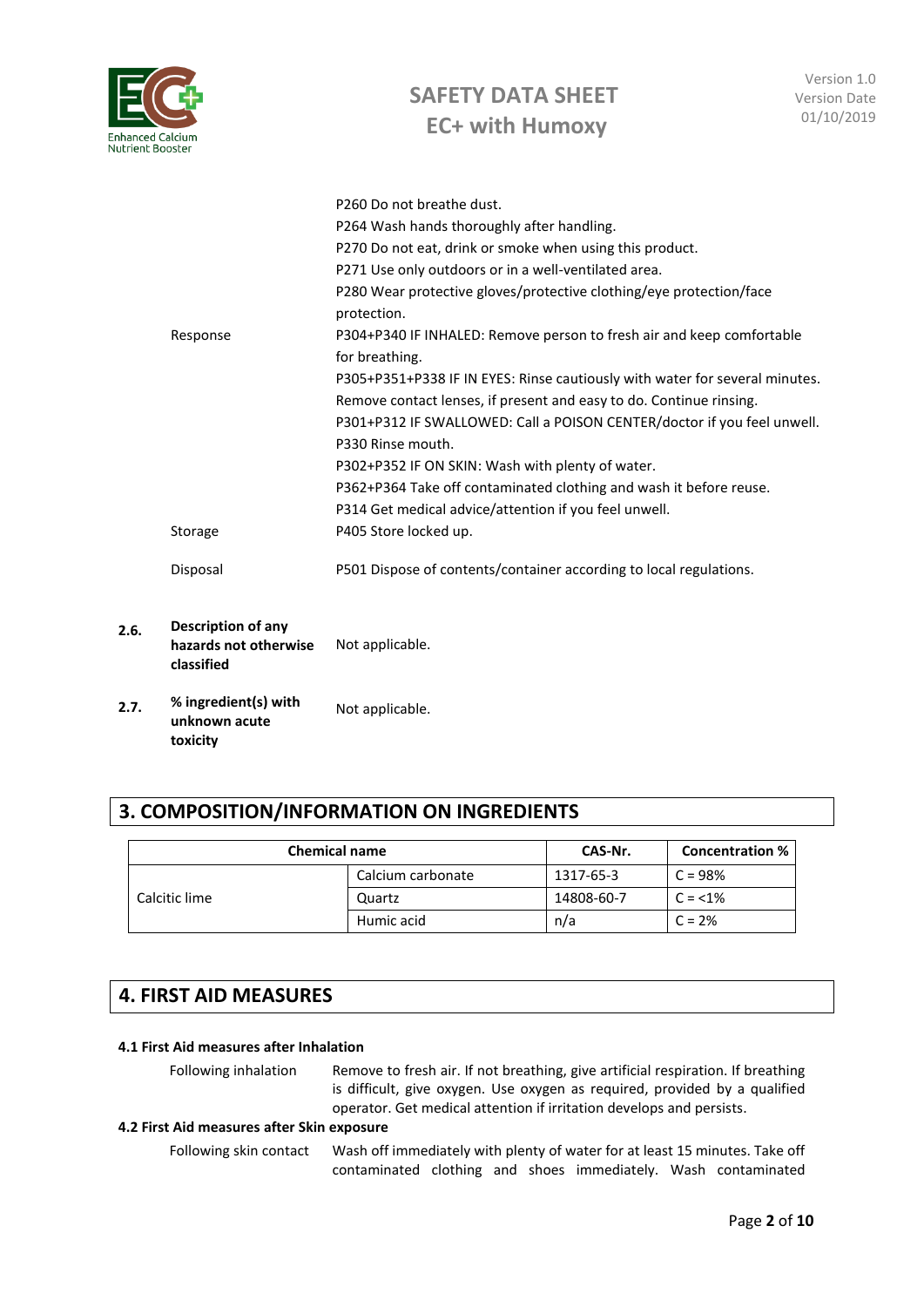

clothing before re-use. Get medical attention if irritation develops and persists.

#### **4.3 First Aid measures after Eye exposure**

Following eye contact Rinse immediately with plenty of water, also under the eyelids, for at least 15 minutes. Get medical attention if irritation develops and persists.

#### **4.4 First Aid measures after Ingestion**

| Following ingestion | Induce vomiting, but only if victim is fully conscious. Never give anything by<br>mouth to an unconscious person. Drink 1 or 2 glasses of water. Do not give<br>milk or alcoholic beverages. Call a physician.<br>4.5 Most important symptoms and effects, both acute and delayed |
|---------------------|-----------------------------------------------------------------------------------------------------------------------------------------------------------------------------------------------------------------------------------------------------------------------------------|
| <b>INHALATION</b>   | None known.                                                                                                                                                                                                                                                                       |
| <b>SKIN</b>         | Dust can cause temporary mechanical irritation of eves If burning redness                                                                                                                                                                                                         |

| <b>SKIN</b> | Dust can cause temporary mechanical irritation of eyes. If burning, redness, |
|-------------|------------------------------------------------------------------------------|
|             | itching, pain or other symptoms persist or develop, consult a physician.     |
| <b>FYFS</b> | None known                                                                   |
| INGESTION   | None known.                                                                  |

#### **4.6 Indication of any immediate medical attention and special treatment needed**

Notes to physician: Treat symptomatically.

### **5. FIREFIGHTING MEASURES**

| 5.1 Extinguishing media                                                       | Suitable:<br>Use extinguishing agent suitable for type of surrounding fire. Avoid excessive<br>water to minimize runoff. Prevent firefighter water from entering the<br>environment.<br>Small fires: Water spray, foam, dry chemical or CO2<br>Large fires: Water spray, fog or foam.<br>Unsuitable: Not applicable.                                                           |
|-------------------------------------------------------------------------------|--------------------------------------------------------------------------------------------------------------------------------------------------------------------------------------------------------------------------------------------------------------------------------------------------------------------------------------------------------------------------------|
| 5.2 Special hazards arising<br>from chemical or mixture<br>during the fire    | Container may rupture on heating. Cool closed containers exposed to fire with<br>water spray. Do not allow run-off from firefighting to enter drains or water<br>courses. Explosive reactions with oxidizing agents such as potassium chlorate<br>and/or peroxides. In case of fire hazardous decomposition products may be<br>produced such as:<br>Ammonia<br>Carbon monoxide |
| 5.3 Special Protective<br><b>Precautions or equipment</b><br>for firefighters | Carbon dioxide (CO2)<br>-<br>In the event of fire and/or explosion do not breathe fumes. In the case of<br>respirable dust and/or fumes, use self-contained breathing apparatus and dust<br>impervious protective suit.                                                                                                                                                        |

### **6. ACCIDENTAL RELEASE MEASURES**

**6.1 Personal precautions, protective equipment** 

Wear personal protective equipment.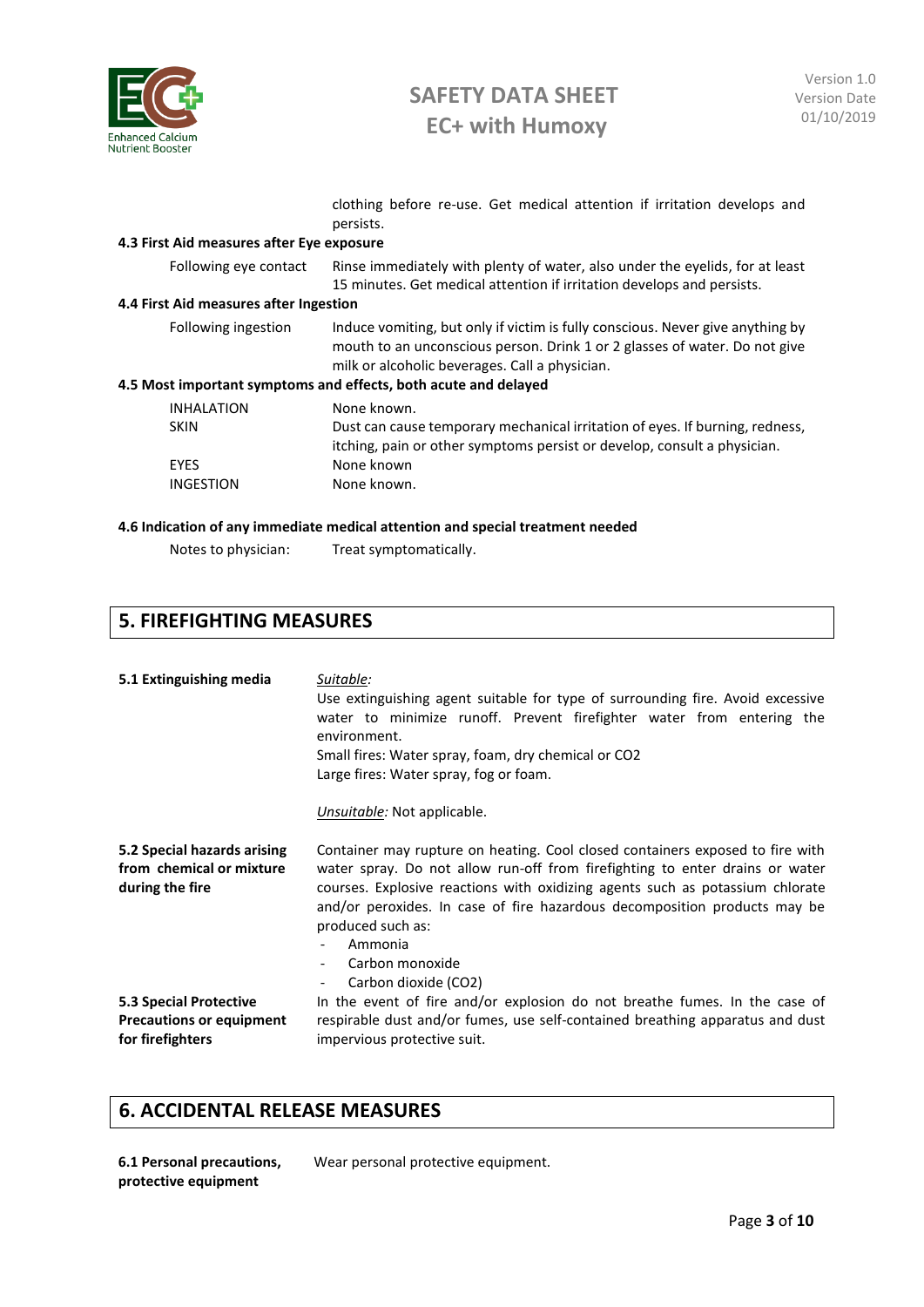

| 6.2 Emergency procedures         | Unprotected persons must be kept away.                    |
|----------------------------------|-----------------------------------------------------------|
|                                  | Evacuate personnel to safe areas.                         |
|                                  | Provide adequate ventilation.                             |
|                                  | Avoid dust formation.                                     |
|                                  | Avoid breathing dust.                                     |
|                                  | Avoid contact with skin, eyes and clothing.               |
| <b>6.3 Methods and materials</b> | Do not flush into surface water or sanitary sewer system. |
| used for containment             | Prevent further leakage or spillage if safe to do so.     |
|                                  | Do not let product enter drains.                          |
| 6.4 Clean-up procedures          | Use mechanical handling equipment.                        |
|                                  | Clean contaminated surface thoroughly.                    |
|                                  | Pick up and arrange disposal without creating dust.       |
|                                  | Use a suitable vacuum cleaner.                            |

# **7. HANDLING AND STORAGE**

| 7.1 Precautions for safe<br>handling | Handle with care.<br>Wear personal protective equipment.<br>Use only in well-ventilated areas.<br>Avoid dust formation.<br>Provide exhaust ventilation if dust is formed.<br>Dust must be extracted directly at the point of origin.<br>Avoid breathing dust.<br>Avoid contact with skin, eyes and clothing. |
|--------------------------------------|--------------------------------------------------------------------------------------------------------------------------------------------------------------------------------------------------------------------------------------------------------------------------------------------------------------|
| 7.2 Conditions for safe<br>storage   | Keep containers tightly closed in a dry, cool and well-ventilated place.<br>Containers should be protected against falling down.<br>Containers which are opened must be carefully resealed and kept upright to<br>prevent leakage.<br>Store away from incompatible substances.                               |

# **8. EXPOSURE CONTROLS/PERSONAL PROTECTION**

#### **8.1 ACGIH-Threshold Limit Value (TLV)**

Exposure limit values of the components: Calcium carbonate: ACGIH TLV® = 10 mg/m<sup>3</sup> Respirable quartz dust: ACGIH TLV® =  $0.05 \text{ mg/m}^3$ 

### **8.2 OSHA-Permissible Exposure Limit (PEL)**

Exposure limit values of the components:

| Component / CAS | TLV, 8H (OSHA, PEL) |
|-----------------|---------------------|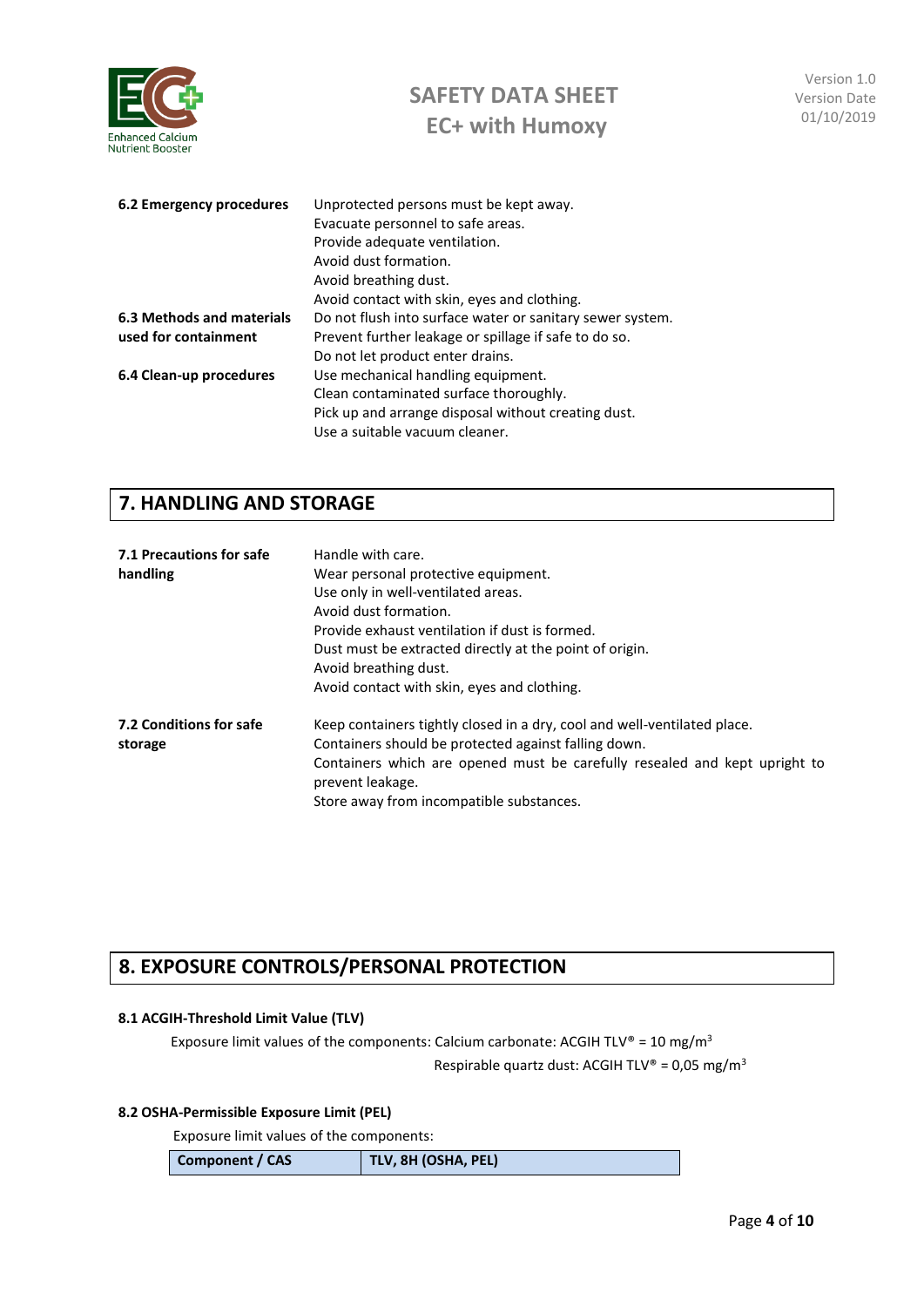

Version 1.0 Version Date 01/10/2019

|                                                  | mg/m <sup>3</sup>                                     |
|--------------------------------------------------|-------------------------------------------------------|
| Quartz (SiO2)                                    | Total dust: 30 mg/m <sup>3</sup> / %SiO2+2 (OSHA Z-3) |
| CAS N°: 14808-60-7                               | Respirable: 10 mg/m <sup>3</sup> / %SiO2+2 (OSHA Z-3) |
|                                                  | Respirable: 250 mppcf / %SiO2+5 (OSHA Z-3)            |
| Limestone                                        | Total dust: 15 mg/m <sup>3</sup> (OSHA Z-1)           |
| CAS N°: 1317-65-3                                | Respirable: 5 mg/m <sup>3</sup> (OSHA Z-1)            |
|                                                  | Total dust: 15 mg/m <sup>3</sup> (OSHA P0)            |
|                                                  | Respirable: 5 mg/m <sup>3</sup> (OSHA P0)             |
| Particulates Not Otherwise<br>Regulated (PNOR) : | Total dust: 15 mg/m <sup>3</sup> (OSHA Z-1)           |
|                                                  | Respirable: 5 mg/m <sup>3</sup> (OSHA Z-1)            |

#### **8.3 Any other exposure limit used or recommended by chemical manufacturer**

Non applicable

#### **8.4 Engineering Controls**

Provide exhaust ventilation if dust is formed. Dust must be extracted directly at the point of origin. Apply technical measures to comply with the occupational exposure limits.

#### **8.5 Personal Protective Equipment**

Hand protection: Gloves

Gloves must be inspected prior to use. Replace when worn.

Eye protection: Do not wear contact lenses. Wear as appropriate: Safety glasses with side-shields

#### Body protection: Long sleeved clothing

Respiratory protection: A NIOSH approved air purifying respirator with a type 95 (R or P) particulate filter may be used under conditions where airborne concentrations are expected to exceed exposure limits. Protection provided by air purifying respirators is limited (see manufacturer's respirator selection guide). Use a positive pressure air supplied respirator if there is potential for uncontrolled release, exposure levels are not known or any other circumstances where air purifying respirators may not provide adequate protection. A respiratory protection program that meets OSHA's 29 CFR 1910.134 and ANSI Z88.2 requirements must be followed if workplace conditions warrant a respirator use.

Hygiene measures: Wash hands before breaks and at the end of workday. Remove and wash contaminated clothing before re-use. Keep working clothes separately.

### **9. PHYSICAL AND CHEMICAL PROPERTIES**

#### **Information of basic physical and chemical properties**

Appearance (physical state, colour, etc.) Multicolor solid Odour Odourless

Odour threshold Not applicable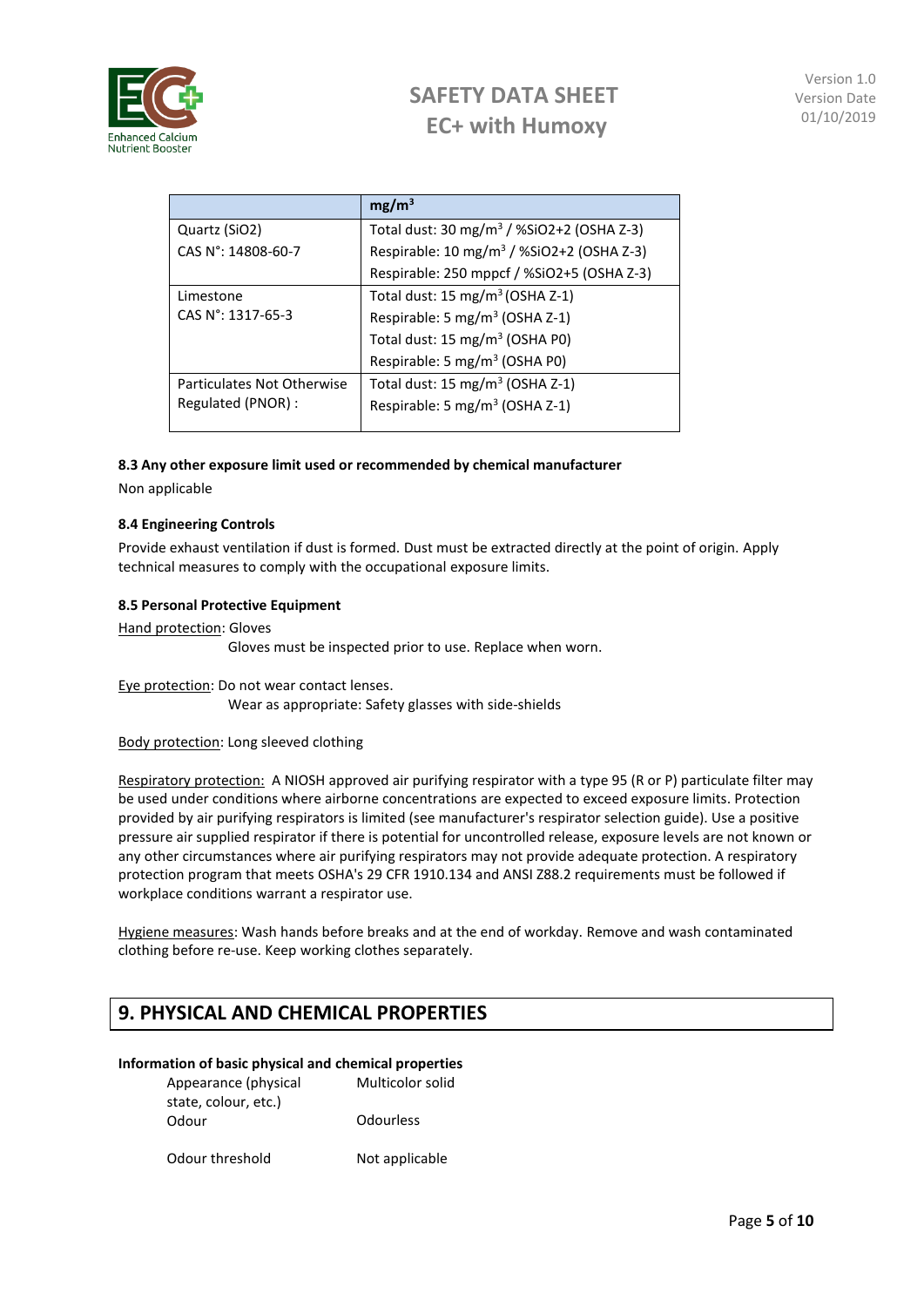

Version 1.0 Version Date 01/10/2019

| pH                                              | No data available |
|-------------------------------------------------|-------------------|
| Melting point/freezing<br>point;                | No data available |
| <b>Boiling point</b>                            | Not applicable    |
| <b>Boiling Range</b>                            | Not applicable    |
| Flash point                                     | No data available |
| <b>Evaporation rate</b>                         | Not applicable    |
| Flammability                                    | Not flammable     |
| Upper/lower flammability<br>or explosive limits | No data available |
| Oxidising properties                            | No data available |
| Vapour pressure                                 | Not applicable    |
| Vapour density                                  | No data available |
| Density                                         | 67 lbs./ $ft3$    |
| Solubility in water                             | Partially soluble |
| Other Solvents                                  | No data available |
| Partition coefficient (n-<br>octanol/water)     | No data available |
| Auto ignition temperature                       | No data available |
| Decomposition<br>temperature                    | No data available |
| Viscosity                                       | Not applicable    |

# **10. STABILITY AND REACTIVITY**

| <b>10.1 Reactivity</b><br><b>10.2 Chemical stability</b> | Contains Limestone which reacts with acids. It forms carbon dioxide (CO2). This<br>displaces the oxygen in the air in closed spaces. (danger of suffocation)<br>Stable under recommended storage conditions. |
|----------------------------------------------------------|--------------------------------------------------------------------------------------------------------------------------------------------------------------------------------------------------------------|
| 10.3 Possibility of hazardous<br>reactions               | Hazardous polymerization does not occur.                                                                                                                                                                     |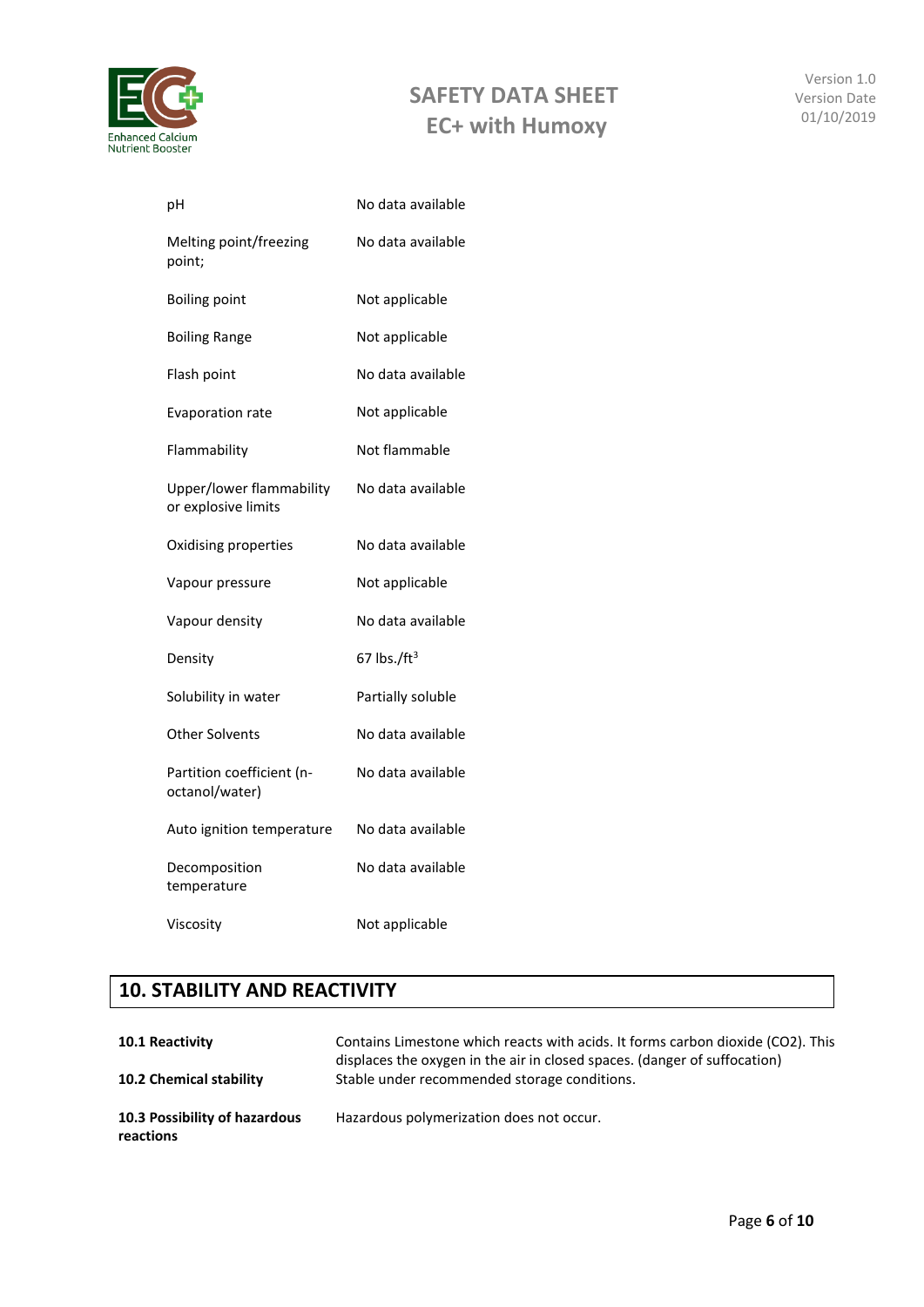

| <b>10.4 Conditions to avoid</b>          | Contact with incompatible materials                                                                         |
|------------------------------------------|-------------------------------------------------------------------------------------------------------------|
| 10.5 Incompatible materials              | Strong oxidizing agents, fluorine, boron trifluoride, chlorine trifluoride.                                 |
| 10.6 Hazardous decomposition<br>products | Limestone ignites on contact with fluorine and is incompatible with acids, ammonium<br>salts and magnesium. |

# **11. TOXICOLOGICAL INFORMATION**

## **11.1 Measures of Toxicity**  Acute toxicity: Limestone: Acute toxicity: LD50 Oral (Rat): > 5,000 mg/kg Silica: Acute toxicity: LD50 (Rat): 5,000 mg/kg (Mouse): >15000 mg/Kg Skin corrosion/irritation: No data available Serious eye damage/irritation: No data available Respiratory or skin sensitisation: Product: no data available **11.2 Listed in IARC or considered carcinogen by NTP or OSHA** Quartz (SiO2) CAS N°: 14808-60-7 Group 1 (IARC), Volume 68, 100C **11.3 Further information** This product contains prismatic tremolite (e.g., cleavage fragments) as an impurity. Sufficient exposure to respirable prismatic tremolite dust may cause serious lung problems.

## **12. ECOLOGICAL INFORMATION**

**12.1 Toxicity Ingredients:** 

Silica (quartz):

Toxicity to fish : LC50: > 10,000 mg/l Exposure time: 96 h Species: *Oncorhynchus mykiss* (rainbow trout)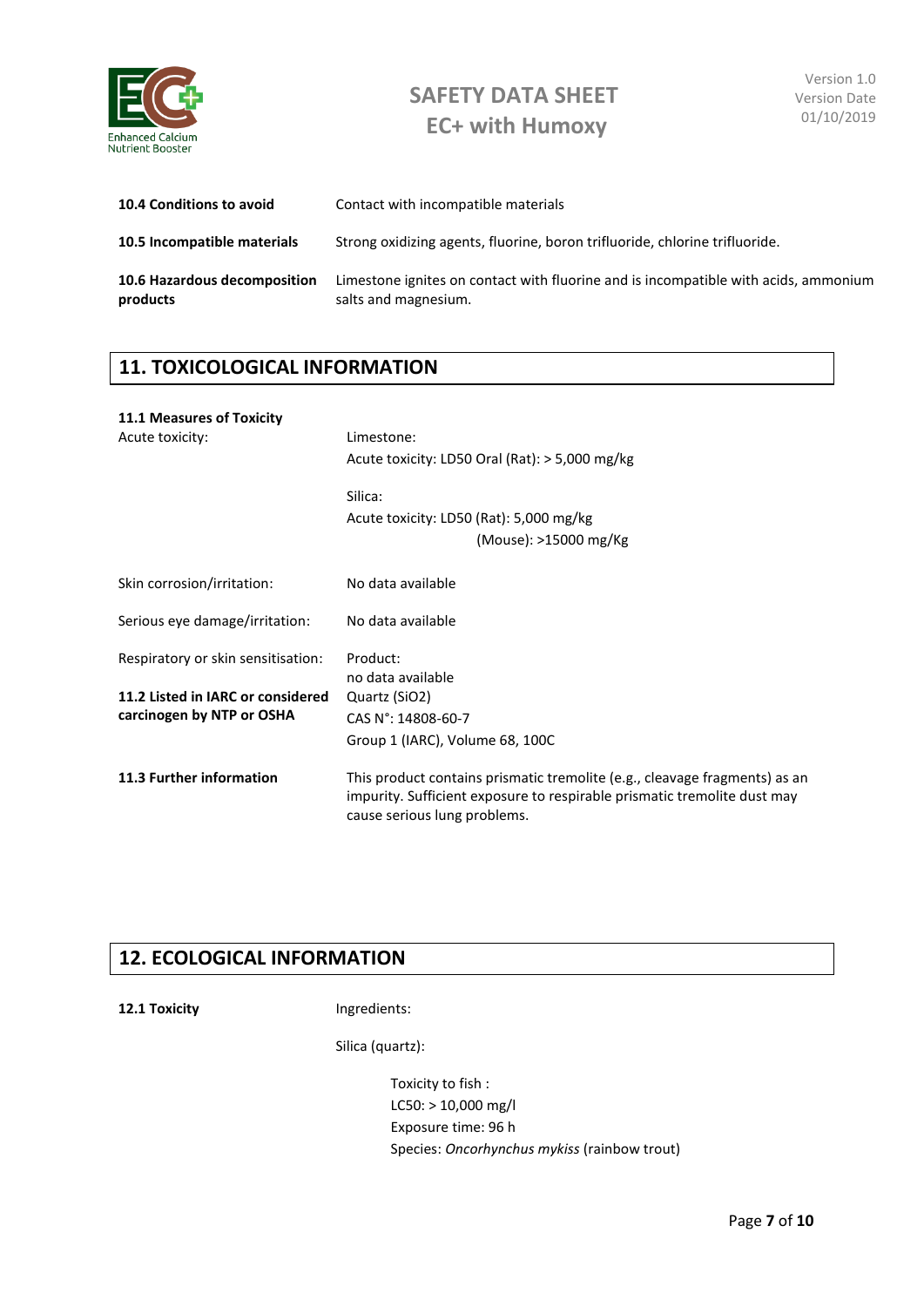

Version 1.0 Version Date 01/10/2019

|                                       | Toxicity to daphnia and other aquatic invertebrates:<br>EC50: >1000mg/l (Exposure time:48 h)<br>Species: Daphnia magna (Water flea)<br>EC50: 200 mg/l (Exposure time: 72h)<br>Species: Desmodesmus subspicatus (green algae)                                                                                                                                                                                                                                         |
|---------------------------------------|----------------------------------------------------------------------------------------------------------------------------------------------------------------------------------------------------------------------------------------------------------------------------------------------------------------------------------------------------------------------------------------------------------------------------------------------------------------------|
|                                       | Limestone:                                                                                                                                                                                                                                                                                                                                                                                                                                                           |
|                                       | Toxicity to fish<br>$LC_{50}$ : >10,000 mg/L (Exposure time: 96 Hours)<br>Species: Algae<br>Toxicity to daphnia and other aquatic invertebrates:<br>EC50: >1000mg/l (Exposure time:48 h)<br>Species: Daphnia magna (Water flea)                                                                                                                                                                                                                                      |
| 12.2 Persistence and<br>degradability | No data available                                                                                                                                                                                                                                                                                                                                                                                                                                                    |
| 12.3 Bioaccumulative potential        | No data available                                                                                                                                                                                                                                                                                                                                                                                                                                                    |
| 12.4 Mobility in soil                 | No data available                                                                                                                                                                                                                                                                                                                                                                                                                                                    |
| 12.5 Other adverse effects            | May release ammonium ions that are toxic to fish. Un-ionized ammonia<br>concentrations above 0.02 mg/l are considered toxic in fresh water. May<br>release phosphates which will result in algae growth, increased turbidity, and<br>depleted oxygen. At extremely high concentrations, this may be hazardous to<br>fish or other marine organisms. Release to watercourses may cause effects<br>downstream. Fish 96 hour LC50, OECD Guidelines 203 (rainbow trout): |

### **13. DISPOSAL CONSIDERATIONS**

>86mg/L.

| 13.1 Disposal methods to<br>employ                               | Recover or recycle if possible. Properly characterize all waste materials.<br>Consult federal, state/provincial and local regulations regarding the proper<br>disposal of this material. Prevent material from entering sewers, storm<br>drains, other unauthorized treatment drainage systems, and natural<br>waterways. Empty containers should be taken to an approved waste<br>handling site for recycling or disposal. |
|------------------------------------------------------------------|-----------------------------------------------------------------------------------------------------------------------------------------------------------------------------------------------------------------------------------------------------------------------------------------------------------------------------------------------------------------------------------------------------------------------------|
| 13.2 Description of<br>appropriate disposal<br>containers to use | No data available                                                                                                                                                                                                                                                                                                                                                                                                           |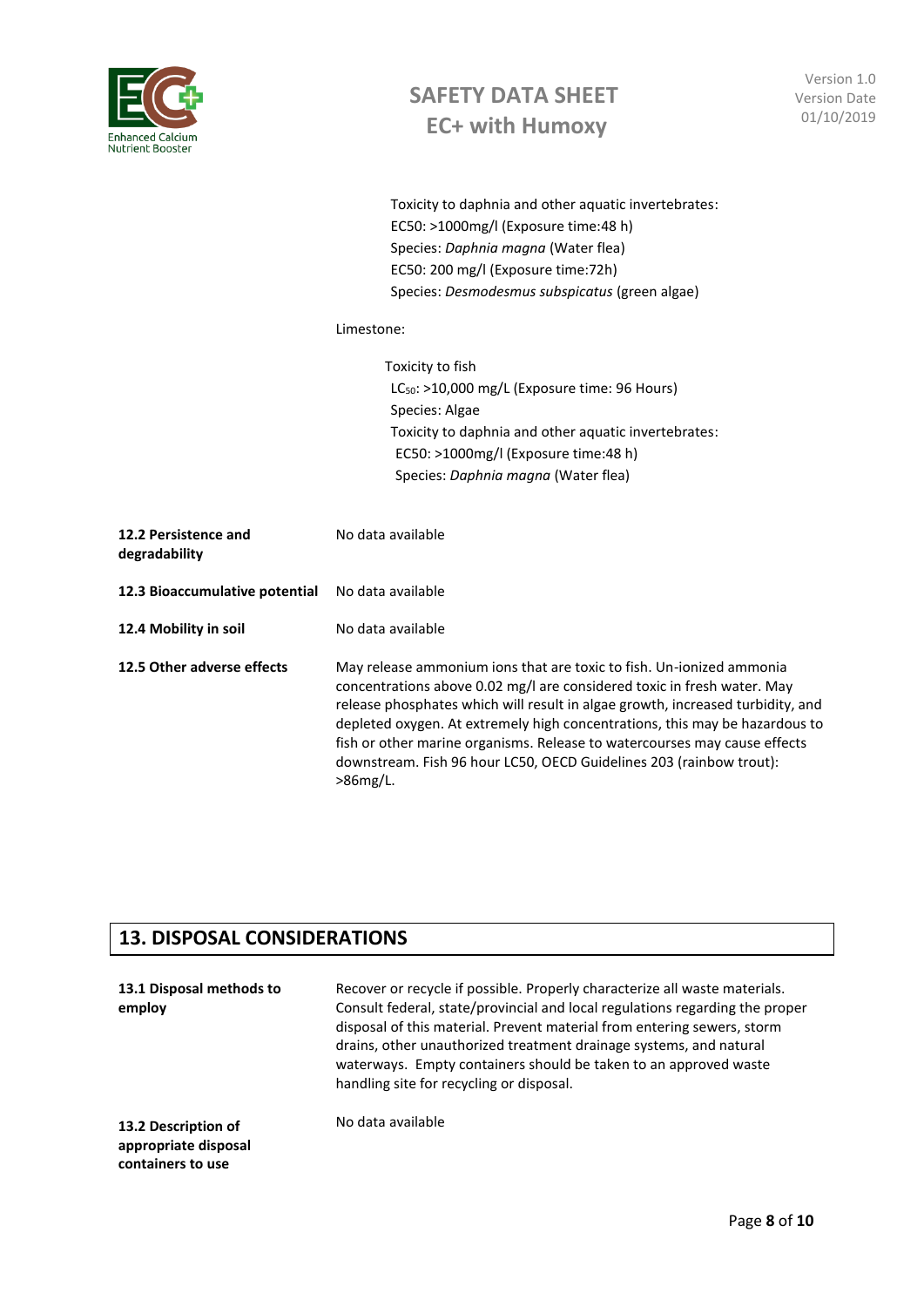

Version 1.0 Version Date 01/10/2019

| 13.3 Description of the<br>physical and chemical<br>properties that may affect<br>disposal activities | No data available |
|-------------------------------------------------------------------------------------------------------|-------------------|
| 13.4 Language discouraging<br>sewage disposal.                                                        | No data available |
| 13.5 Any special precautions<br>for landfills or incineration<br>activities                           | No data available |

## **14. TRANSPORT INFORMATION**

| <b>UN Number</b>                        |                                                                                                                       |
|-----------------------------------------|-----------------------------------------------------------------------------------------------------------------------|
| UN proper shipping<br>name              |                                                                                                                       |
| <b>Transport hazard</b><br>classes      |                                                                                                                       |
| Packing group                           |                                                                                                                       |
|                                         | Environmental hazards <b>manual contracts</b> and the contract of the contract of the contract of the contract of the |
| <b>Guidance On transport</b><br>in bulk |                                                                                                                       |
| user                                    | Special precautions for manufactured and precisions of the substitutions of the substitutions of the Special S        |

# **15. REGULATORY INFORMATION**

#### **National and/or regional regulatory information of the chemical or mixtures**

Inventories:

US. Toxic Substances Control Act: No data available

OSHA Hazards: Carcinogen

Clean Air Act: This product neither contains, nor was manufactured with a Class I or Class II ODS as defined by the U.S. Clean Air Act Section 602 (40 CFR 82, Subpt. A, App.A + B). This product does not contain any hazardous air pollutants (HAP), as defined by the U.S. Clean Air Act Section 12 (40 CFR 61).